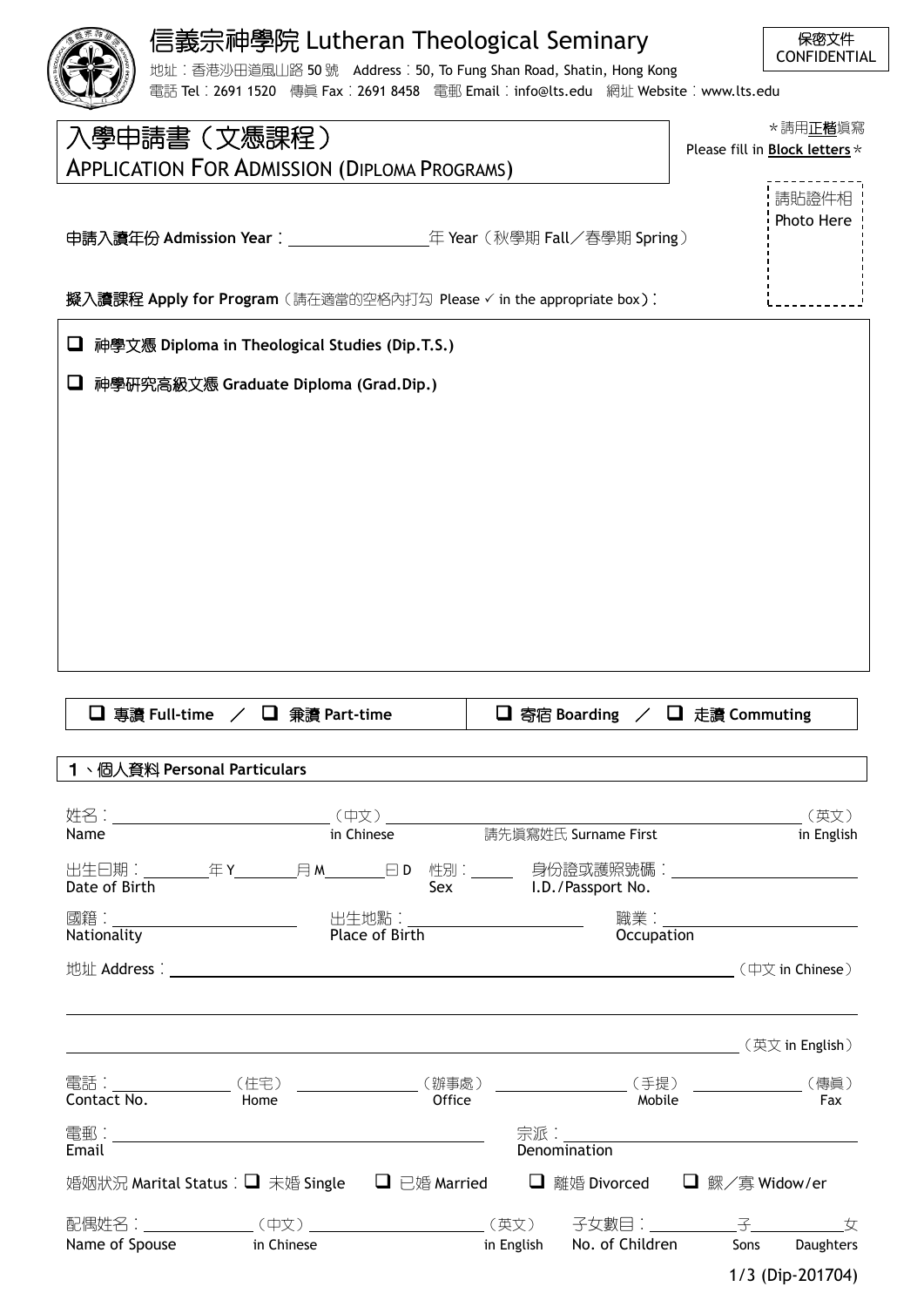| 2、宗教經歷 Religious History                                                                                                                                                                                                       |                             |
|--------------------------------------------------------------------------------------------------------------------------------------------------------------------------------------------------------------------------------|-----------------------------|
|                                                                                                                                                                                                                                | 主任牧師:______________________ |
| Home Congregation                                                                                                                                                                                                              | Pastor-in-charge            |
|                                                                                                                                                                                                                                |                             |
| Address                                                                                                                                                                                                                        |                             |
|                                                                                                                                                                                                                                |                             |
| <b>Church Baptising</b>                                                                                                                                                                                                        | <b>Baptismal Pastor</b>     |
|                                                                                                                                                                                                                                |                             |
|                                                                                                                                                                                                                                |                             |
| <b>Current Congregation</b>                                                                                                                                                                                                    | Pastor-in-charge            |
|                                                                                                                                                                                                                                |                             |
| 按牧教會(如適用): 2000年 - 2000年 - 2000年 - 2000年 - 2000年 - 2000年 - 2000年 - 2000年 - 2000年 - 2000年 - 2000年 - 2000年 - 2000年 - 2000年 - 2000年 - 2000年 - 2000年 - 2000年 - 2000年 - 2000年 - 2000年 - 2000年 - 2000年 - 2000年 - 2000年 - 2000年 - 200 |                             |
| Church of Ordination (if applicable)                                                                                                                                                                                           | Date of Ordination          |
|                                                                                                                                                                                                                                |                             |

## 3、學歷 **Educational Background**(由近至遠的中學及以上學歷 **From secondary school, list the most recent first**) \*本院校本部畢業生只需填寫畢業課程及畢業後學歷 Only the graduated program and recent history are required for LTS (Day School) graduate \*

| 此欄必須填寫 Following information is compulsory. |      |                                                      |         | ^請圈出合適者 Please circle the appropriate. |
|---------------------------------------------|------|------------------------------------------------------|---------|----------------------------------------|
|                                             |      | 曾應考 Completed   科目 Subject   公開考試 Public Examination | 年份 Year | 成績 Grade                               |
| ^有 Yes/沒有 No                                | 中國語文 | 香港中學會考 HKCEE                                         |         |                                        |
| ^有 Yes/沒有 No                                | 英語運用 | ^香港高級程度會考 HKALE / TOFEL /<br><b>IELTS</b>            |         |                                        |

| $\boxplus$ From | $\mathfrak{\underline{\mathfrak{F}}}$ To | 學院 Institution | 學位 Qualification |
|-----------------|------------------------------------------|----------------|------------------|
|                 | (年Year/月 Month)                          |                |                  |
|                 |                                          |                |                  |
|                 |                                          |                |                  |
|                 |                                          |                |                  |
|                 |                                          |                |                  |
|                 |                                          |                |                  |
|                 |                                          |                |                  |
|                 |                                          |                |                  |
|                 |                                          |                |                  |
|                 |                                          |                |                  |
|                 |                                          |                |                  |

| 4、工作經歷 Working Experience (由近至遠 List the most recent first) |                   |                                                                                        |                    |
|-------------------------------------------------------------|-------------------|----------------------------------------------------------------------------------------|--------------------|
|                                                             |                   | *本院校本部畢業生只需塡寫最近的經歷 Only the recent history is required for LTS (Day School) graduate * |                    |
|                                                             | $\overline{4}$ To |                                                                                        |                    |
| $\boxplus$ From                                             |                   | 機構 Organization/教會 Church                                                              | 職位 <b>Position</b> |
|                                                             | 〔年 Year/月 Month〕  |                                                                                        |                    |
|                                                             |                   |                                                                                        |                    |
|                                                             |                   |                                                                                        |                    |
|                                                             |                   |                                                                                        |                    |
|                                                             |                   |                                                                                        |                    |

2/3 (Dip-201704)